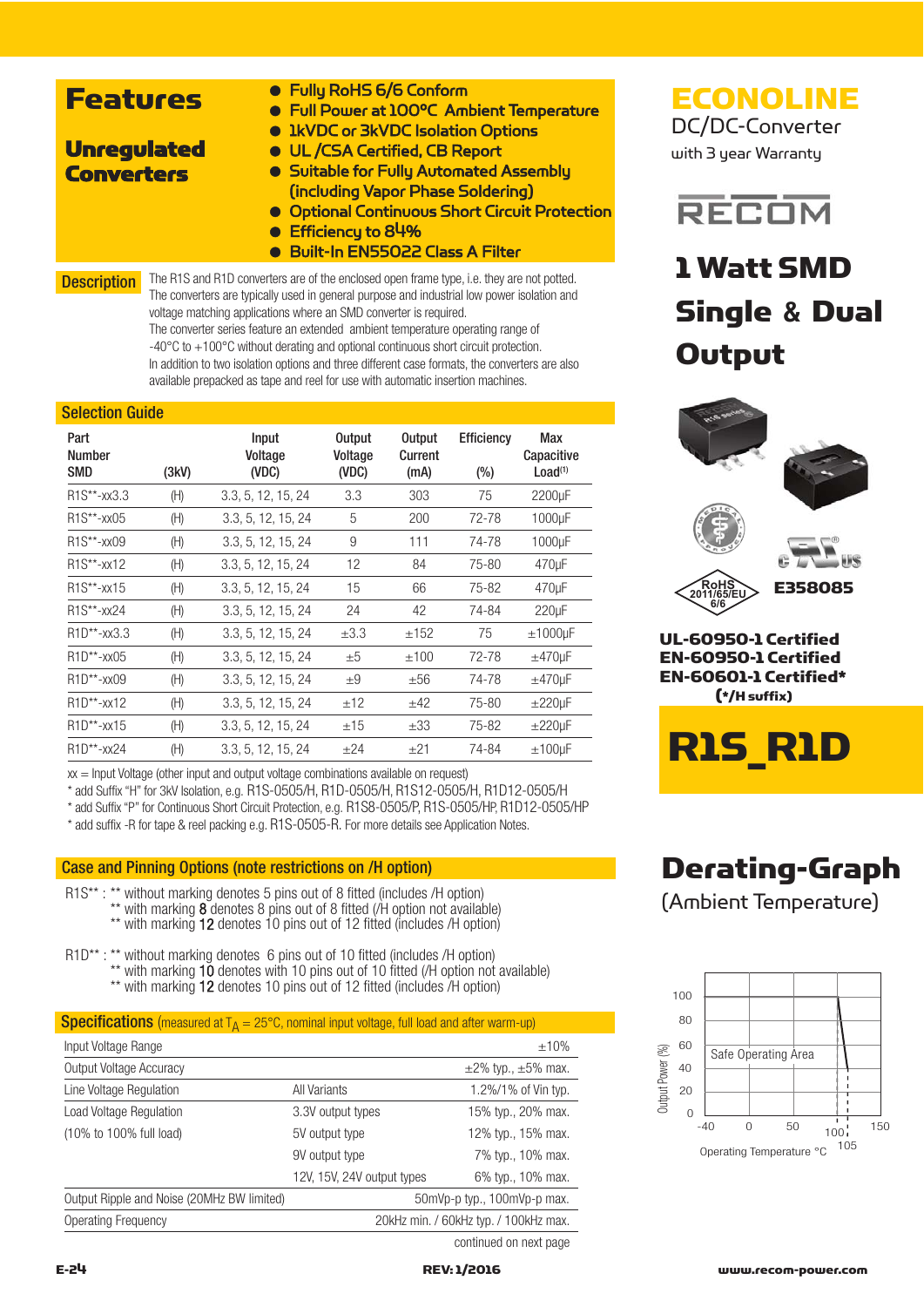# ECONOLINE DC/DC-Converter

# R1S\_R1D **Series**

### **Specifications** (measured at  $T_A = 25^{\circ}$ C, nominal input voltage, full load and after warm-up)

| Efficiency at Full Load                           |                                                      |                                           | See Selection Guide                                   |  |
|---------------------------------------------------|------------------------------------------------------|-------------------------------------------|-------------------------------------------------------|--|
| Minimum Load $= 0\%$                              |                                                      |                                           | Specifications valid for 10% minimum load only.       |  |
| <b>Isolation Voltage</b>                          |                                                      | (tested for 1 second)                     | 1000VDC                                               |  |
|                                                   |                                                      | (rated for 1 minute***)                   | 500VAC / 60Hz                                         |  |
| <b>Isolation Voltage</b>                          | H-Suffix                                             | (tested for 1 second)                     | 3000VDC                                               |  |
|                                                   | H-Suffix                                             | (rated for 1 minute***)                   | 1500VAC / 60Hz                                        |  |
| <b>Isolation Capacitance</b>                      |                                                      | R1S, R1S8, R1D, R1D10                     | 15pF min. / 70pF max.                                 |  |
|                                                   |                                                      | R1S12, R1D12                              | 10pF min. / 75pF max.                                 |  |
| <b>Isolation Resistance</b>                       |                                                      |                                           | 10 $G\Omega$ min.                                     |  |
| <b>Short Circuit Protection</b>                   |                                                      |                                           | 1 Second                                              |  |
| P-Suffix                                          |                                                      |                                           | Continuous                                            |  |
| Operating Temperature Range (free air convection) |                                                      |                                           | $-40^{\circ}$ C to $+100^{\circ}$ C (see Graph)       |  |
| Storage Temperature Range                         |                                                      |                                           | -55 $\mathrm{^{\circ}C}$ to +125 $\mathrm{^{\circ}C}$ |  |
| Reflow Temperature                                |                                                      | ROHS compliant                            | 245°C (30 sec), Peak 255°C (5 sec) max.               |  |
| Vapor Phase Process                               |                                                      | (for more details see Application Notes)  | 230°C (90 sec) max.                                   |  |
| <b>Relative Humidity</b>                          |                                                      |                                           | 95% RH                                                |  |
| <b>Humidity Susceptibility Test</b>               |                                                      |                                           | 1000 hrs / 90% humidity / +85°C ambient               |  |
| Package weight                                    |                                                      | R1S                                       | 1.0 <sub>g</sub>                                      |  |
|                                                   |                                                      | <b>R1S8</b>                               | 1.1g                                                  |  |
|                                                   |                                                      | R1S12, R1D, R1D10, R1D12                  | 1.2g                                                  |  |
| Packing Quantity                                  |                                                      | R1S, R1S8                                 | 40 pcs per Tube                                       |  |
|                                                   |                                                      | R1S12, R1D, R1D10, R1D12                  | 33 pcs per tube                                       |  |
|                                                   |                                                      | All Types                                 | 500 pcs per Reel                                      |  |
| MTBF $(+25^{\circ}C)$                             | Detailed Information see                             | using MIL-HDBK 217F                       | 4275 x 10 <sup>3</sup> hours                          |  |
| $(+85^{\circ}C)$                                  | Application Notes chapter "MTBF"                     | using MIL-HDBK 217F                       | 1365 x 10 <sup>3</sup> hours                          |  |
| Certifications                                    |                                                      |                                           |                                                       |  |
| <b>CB Test Report</b>                             |                                                      | Report: US/14402A/UL                      | IEC 60950-1:2001 1st Ed.                              |  |
| UL General Safety                                 |                                                      | Report: E358085                           | UL 60950-1 2nd Ed.                                    |  |
| <b>CUL</b> General Safety                         |                                                      |                                           | C22.2 No. 60950-1-03                                  |  |
| <b>EN Medical Safety</b>                          |                                                      | Report: MDD1205098-2 + RM1205098-2        | IEC/EN 60601-1 3rd Edition                            |  |
|                                                   |                                                      | Medical Report + ISO14971 Risk Assessment |                                                       |  |
| <b>EN General Safety</b>                          |                                                      | Report: SPCLVD1211033-3                   | EN60950-1: 2006 + A12:2011                            |  |
|                                                   | Conducted / Radiated Emissions<br>EN55022<br>Level A |                                           |                                                       |  |

\*\*\*Any data referred to in this datasheet are of indicative nature and based on our practical experience only. For further details, please refer to our Application Notes

# **Notes**

Note 1: Maximum capacitive load is defined as the capacitive load that will allow start up in under 1 second without damage to the converter.

## Typical Characteristics





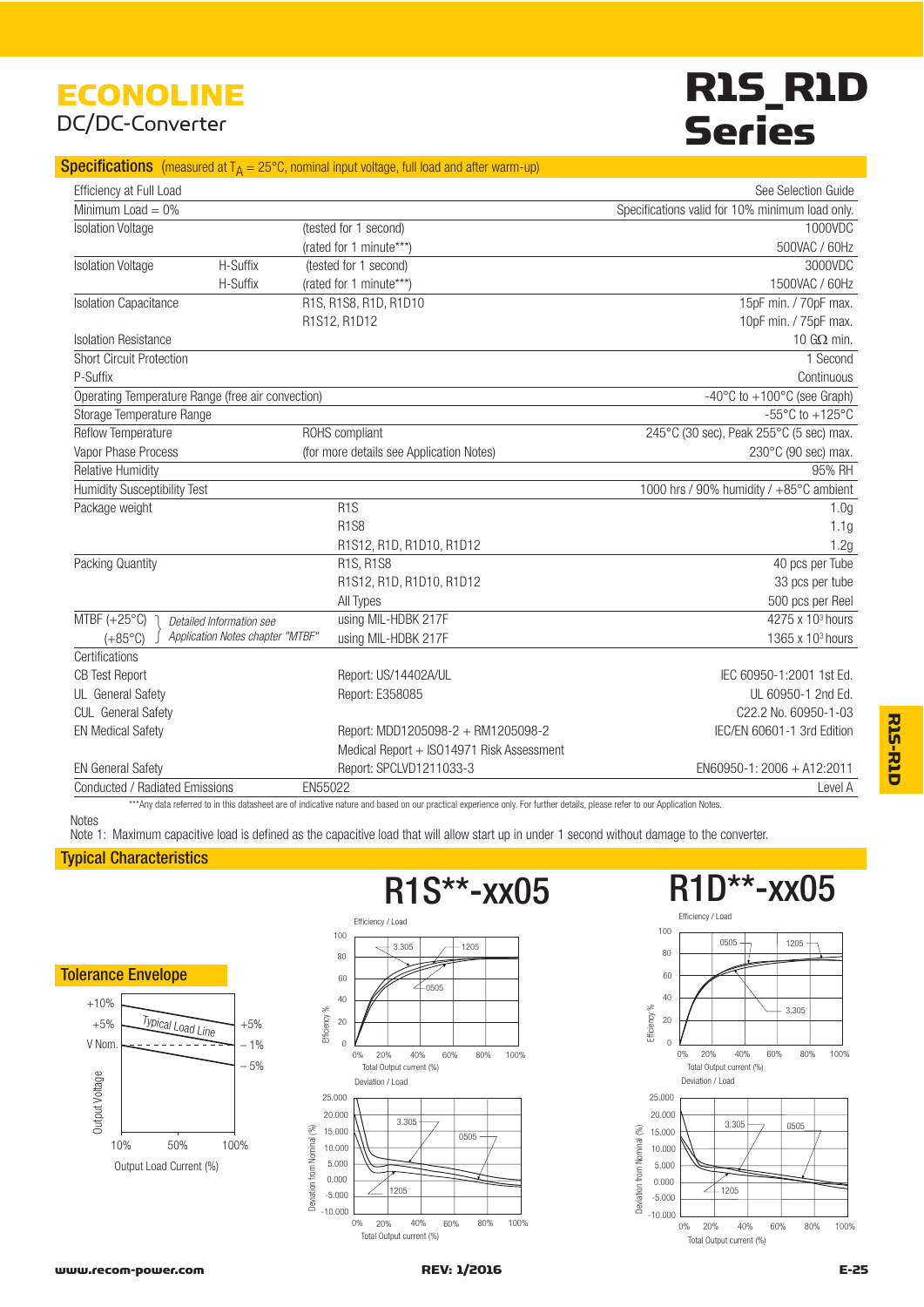# **ECONOLINE** DC/DC-Converter

## Package Style and Pinning (mm)

# R1S\_R1D Series





 $+10.7 +$  $\overline{\mathbf{r}}$  $+8.50+$  $-11.10$ 

5 PIN Single SMD Package Note: /H option is available in **6 PIN Dual SMD Package** Note: /H option is available in these pin packages



Pin Connections

4 5

**XXXX** 

.





 $-10.7 -$ 

Recommended Footprint Details Pin # Single Dual example and Recommended Footprint Details







 $XX.X \pm 0.5$  mm  $XX.XX \pm 0.25$  mm

8 PIN Single SMD Package Note: /H option is not available in **10 PIN Dual SMD Package** 



 $-11.10-$ 

 $-8.50+$ 

IO O

10.7



| 2 3 4 |                |                        | 2 3 4 5  |
|-------|----------------|------------------------|----------|
|       |                | <b>Pin Connections</b> |          |
|       | Pin#           | Single                 | Dual     |
|       | 1              | $-V$ in                | $-V$ in  |
| ails  | $\overline{c}$ | $+V$ in                | $+V$ in  |
|       | 3              | <b>NC</b>              | ΝC       |
|       | 4              | -Vout                  | Com      |
|       | 5              | $+$ Vout               | $-V$ out |

8 7 6 5 10

**RECOM** R1S8-xxxx **XXXX** 

these pin packages

|                          |    | $-V$ in              | $-V$ in   |      |
|--------------------------|----|----------------------|-----------|------|
| mended Footprint Details | 2  | $+V$ in              | $+V$ in   |      |
|                          | 3  | <b>NC</b>            | <b>NC</b> |      |
| հ<br>8<br>h              |    | $-V$ out             | Com       |      |
| <b>Top View</b><br>0     | 5  | $+$ Vout             | $-Vout$   |      |
| 2<br>3<br>4              | 6  | <b>NC</b>            | <b>NC</b> |      |
|                          |    | <b>NC</b>            | $+$ Vout  |      |
| $1.20 -$<br>1.80         | 8  | <b>NC</b>            | <b>NC</b> | 2.54 |
|                          | 9  |                      | <b>NC</b> |      |
|                          | 10 |                      | <b>NC</b> |      |
|                          |    | $NC = No$ Connection |           |      |

**RECOM** R1D10-xxxx XXXX

 $9876$ 



 $\sqrt{6.7}$ ा  $7.0$ a a  $|-2.54x4$  $|-8.50+$  $-1110-$ 

 $-15.24$ 



 $10.7$ 



R1S\*\*: \*\* without marking denotes 5 pins out of 8 fitted (includes /H option) e.g. R1S-0505, R1S-0505/H, R1S-0505/HP \*\* with marking 8 denotes 8 pins out of 8 fitted (/H option not available) e.g. R1S8-0505, R1S8-0505/P

R1D\*\* : \*\* without marking denotes 6 pins out of 10 fitted (includes /H option) e.g. R1D-0505, R1D-0505/H, R1D-0505/HP \*\* with marking 10 denotes with 10 pins out of 10 fitted (/H option not available) e.g. R1D10-0505, R1D10-0505/P